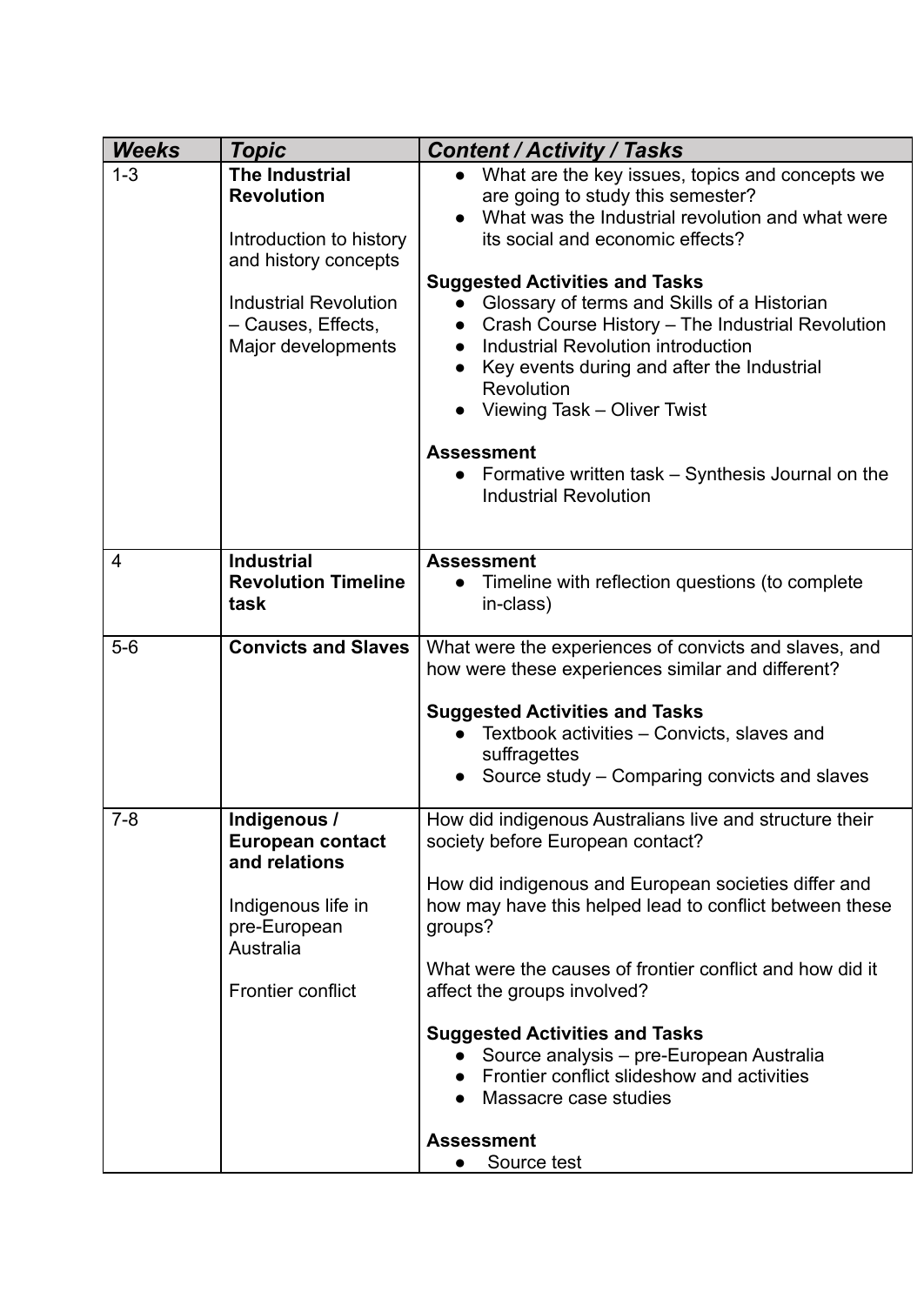| $9 - 10$  | <b>The Gold Rush and</b><br><b>Colonial Settlers</b> | How did Australian society change as a result of the Gold<br>Rush?                                                                                                                                                                                                   |
|-----------|------------------------------------------------------|----------------------------------------------------------------------------------------------------------------------------------------------------------------------------------------------------------------------------------------------------------------------|
|           | Changes in Australia<br>during the Gold Rush         | What was the Eureka Rebellion and what were its causes<br>and effects?                                                                                                                                                                                               |
|           | The Eureka Rebellion                                 | <b>Suggested Activities and Tasks</b><br>Australian Gold Rush slideshow and activities<br>Eureka Rebellion Source study<br>Slideshow on effective inquiry questions<br>$\bullet$<br><b>Assessment</b><br>• Develop an inquiry question about the Eureka<br>Rebellion |
| 11        | <b>Fighting for Rights</b>                           | What was the Australian labour movement and<br>$\bullet$                                                                                                                                                                                                             |
|           | The Labour<br>Movement                               | what motivated workers to push for increased<br>rights in the 19th and early 20th centuries?<br>What were the impacts of the labour movement on<br>Australia's development?                                                                                          |
|           | The Suffragettes                                     | Who were the suffragettes and how did they<br>achieve change with regards to women's voting<br>rights?                                                                                                                                                               |
|           |                                                      | <b>Suggested Activities and Tasks</b>                                                                                                                                                                                                                                |
|           |                                                      | Slideshows with activities<br>Research tasks on Labor Movement and<br><b>Suffragettes</b>                                                                                                                                                                            |
| 12        | <b>Causes of WW1</b>                                 | • What was WW1, who was involved, and when and<br>where did it occur?                                                                                                                                                                                                |
|           | Overview of WW1                                      | What were the MAIN causes of WW1?                                                                                                                                                                                                                                    |
|           | Causes of WW1                                        | What was the 'spark' that led to war breaking out in<br>Europe?                                                                                                                                                                                                      |
|           |                                                      | <b>Suggested Activities and Tasks</b><br>Class mindmap 5Ws and 1H of WW1<br>Slideshow/Nearpod with activities<br>Documentary - Days That Shook the World:<br>Assassination of Archduke Ferdinand                                                                     |
| $13 - 14$ | <b>Australia Goes to</b><br>War                      | Why did Australia become involved in WW1??<br>What motivated Australian men to fight?                                                                                                                                                                                |
|           | Reasons for<br>Australia's<br>involvement in WW1     | What was conscription, what were the arguments<br>for and against it, and what were the results of the<br>conscription referenda?                                                                                                                                    |
|           |                                                      | <b>Suggested Activities and Tasks</b>                                                                                                                                                                                                                                |
|           | Why Australian men<br>signed up to fight             | Slideshow with activities<br>Propaganda poster analysis<br>Viewing task - first half of 'Gallipoli'                                                                                                                                                                  |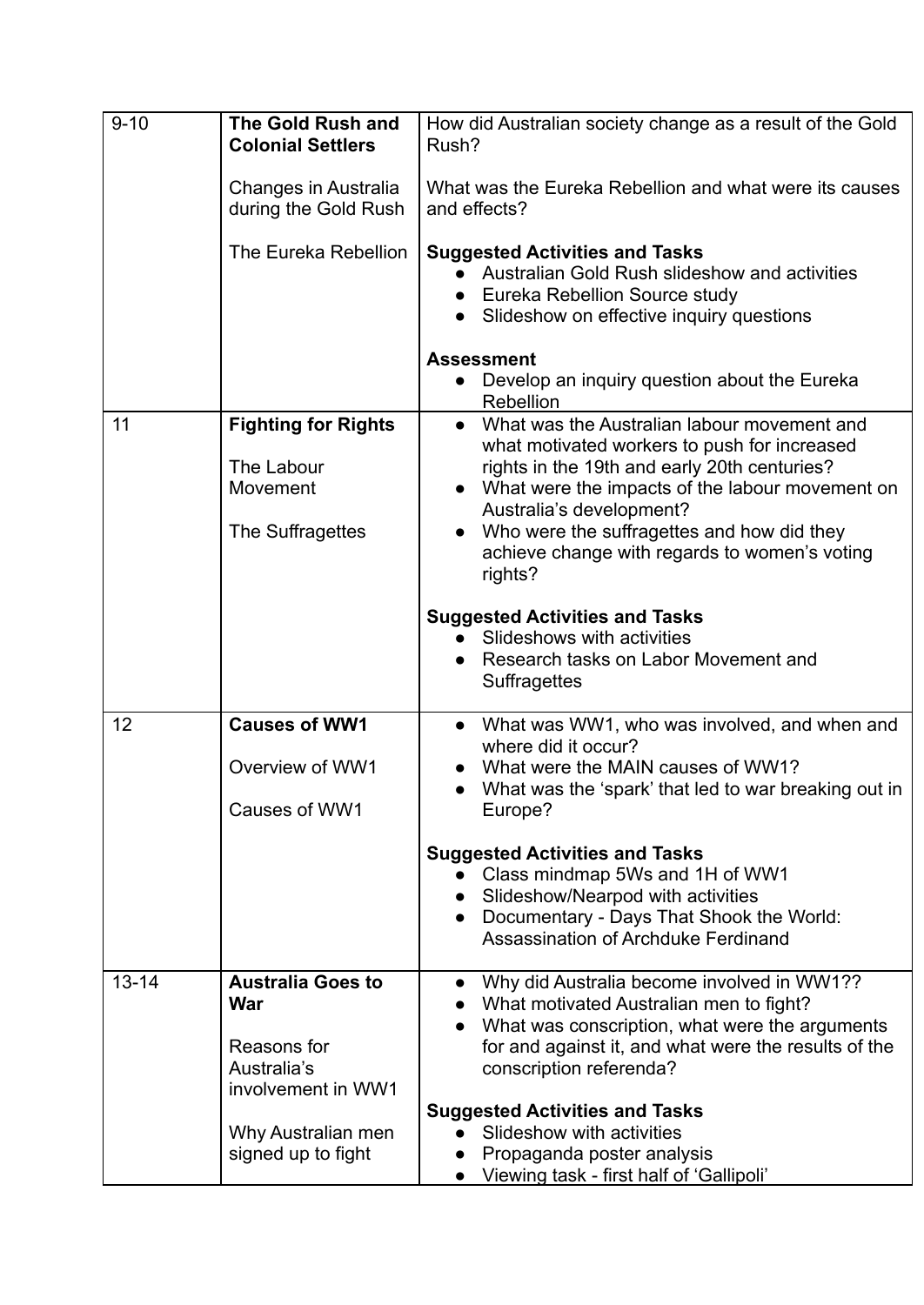|           | Conscription                                                                                                                           | <b>Assessment</b><br>Soldier's Letter (Due Week 5)                                                                                                                                                                                                                                                                                                                                                                                |
|-----------|----------------------------------------------------------------------------------------------------------------------------------------|-----------------------------------------------------------------------------------------------------------------------------------------------------------------------------------------------------------------------------------------------------------------------------------------------------------------------------------------------------------------------------------------------------------------------------------|
| 15        | Gallipoli<br><b>Causes of Gallipoli</b><br>campaign<br>Why the Gallipoli<br>campaign failed<br>Ongoing significance<br>of Gallipoli on | What was the aim of the Gallipoli campaign?<br>Why did the Gallipoli campaign fail?<br>What is the ongoing significance of the Gallipoli<br>campaign on Australian identity?<br><b>Suggested Activities and Tasks</b><br>Slideshow with activities<br>Source analysis - significance of Gallipoli<br>Viewing task - second half of 'Gallipoli'                                                                                    |
| $16 - 17$ | <b>Research task</b>                                                                                                                   | Range of questions for essay, Students to choose<br>$\bullet$<br>one question to respond to<br><b>Suggested Activities and Tasks</b><br>Researching and planning essay / Padlet<br>Writing essay / Padlet                                                                                                                                                                                                                         |
|           |                                                                                                                                        | <b>Assessment</b><br>Essay / Padlet<br>Inspire students have option to write an essay in<br>response to Simpson Prize<br>http://www.simpsonprize.org/<br>Due Week 17                                                                                                                                                                                                                                                              |
| 18-19     | <b>Trench Warfare</b><br>Life in the trenches<br>The Western Front                                                                     | Why was trench warfare such a common feature of<br><b>WW1?</b><br>What was life like in the trenches?<br>What was the Western Front and what was its<br>significance to Australia and the war as a whole?<br>What were some of the significant battles Australia<br>was involved in on the Western Front?<br><b>Suggested Activities and Tasks</b><br>Class discussion - weapons and warfare - how this<br>led to trench fighting |
|           |                                                                                                                                        | Google Slideshow with activities<br>Key battles of the Western Front research task<br>Trench warfare activity                                                                                                                                                                                                                                                                                                                     |
| 20        | End of WW1                                                                                                                             | How did WW1 end?<br>What changes occured around the world as a<br>result of the war? / What is the ongoing<br>significance of the end of WW1?                                                                                                                                                                                                                                                                                     |